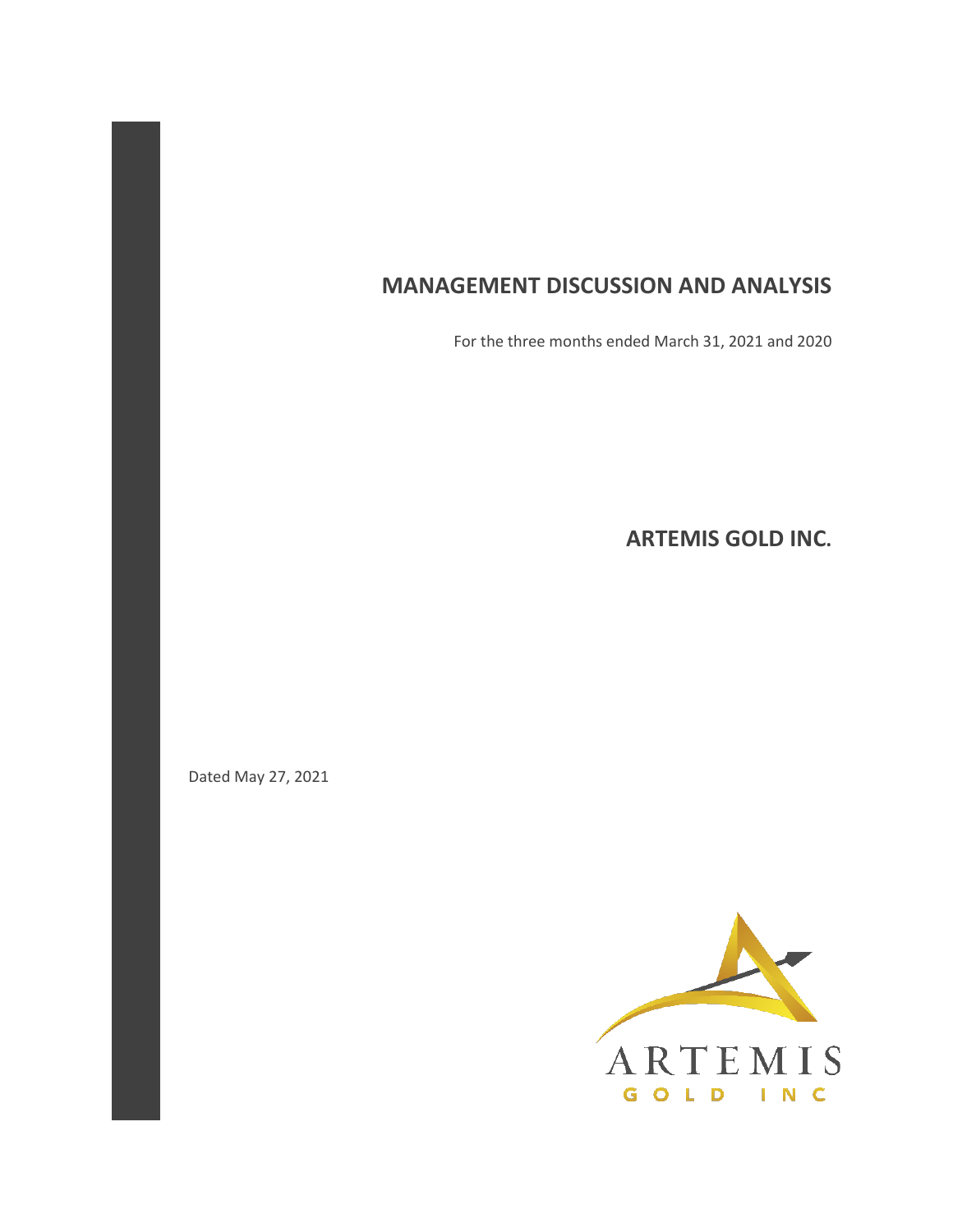Management's Discussion and Analysis of Financial Condition and Results of Operations For the three months ended March 31, 2021

### **1. GENERAL**

This management's discussion and analysis ("**MD&A**") is management's interpretation of the results and financial condition of Artemis Gold Inc. ("**Artemis**" or the "**Company**") for the three months ended March 31, 2021 and includes events up to the date of this MD&A. This discussion should be read in conjunction with the Company's unaudited condensed interim consolidated financial statements for the three months ended March 31, 2021 and the related notes thereto (the "**Interim Financial Statements**") and other corporate filings of the Company, including the Company's audited consolidated financial statements for the year ended December 31, 2020 (the "**Annual Financial Statements**"), its most recently filed Annual Information Form ("**AIF**"), all of which are available under the Company's profile on SEDAR a[t www.sedar.com.](http://www.sedar.com/) Unless otherwise specified, all financial information has been derived from the Company's Interim Financial Statements and Annual Financial Statements which have been prepared in accordance with International Financial Reporting Standards ("**IFRS**") as issued by the International Accounting Standards Board. All dollar figures stated herein are expressed in Canadian dollars, unless otherwise specified. This MD&A contains forward-looking information. Please see the section, "Note Regarding Forward-Looking Information" for a discussion of the risks, uncertainties and assumptions used to develop the Company's forward-looking information.

### **2. TECHNICAL INFORMATION**

All scientific and technical information herein related to the Blackwater Gold Project located in central British Columbia (the "**Blackwater Project**" or "**Blackwater**") has been reviewed and approved by Mr. Jeremy Langford, FAusIMM., who is the Company's Chief Operating Officer ("**COO**") and a qualified person for the purposes of National Instrument 43-101 *Standards of Disclosure for Mineral Projects* ("**NI 43-101**"). For additional information regarding the Blackwater Project, please see the Company's news release dated August 26, 2020, as well as the Company's technical report entitled "Blackwater Gold Project British Columbia NI 43-101 Technical Report" dated September 18, 2020 (with an effective date of August 26, 2020) (the "**2020 PFS**"), both available on the Company's profile at [www.sedar.com.](http://www.sedar.com/)

### **3. BACKGROUND**

Artemis was incorporated on January 10, 2019 pursuant to the *Business Corporations Act* (British Columbia) under the name 1193490 B.C. Ltd. Artemis was incorporated as a wholly-owned subsidiary of Atlantic Gold Corporation for the purpose of acquiring gold mineral exploration properties. The Company's common shares are traded on the TSX Venture Exchange (the "**TSXV**") under the symbol "ARTG".

Since the acquisition of the Blackwater Project from New Gold Inc. ("**New Gold**") on August 21, 2020, the Company's primary focus has been to advance Blackwater to construction.

The Company also holds a 32% equity interest in Velocity Minerals Ltd ("**VLC**"). VLC is in the business of acquiring, exploring, and evaluating mineral resource properties in Bulgaria and its flagship project is the Rozino Project. Velocity's common shares are traded on the TSXV under the symbol "VLC".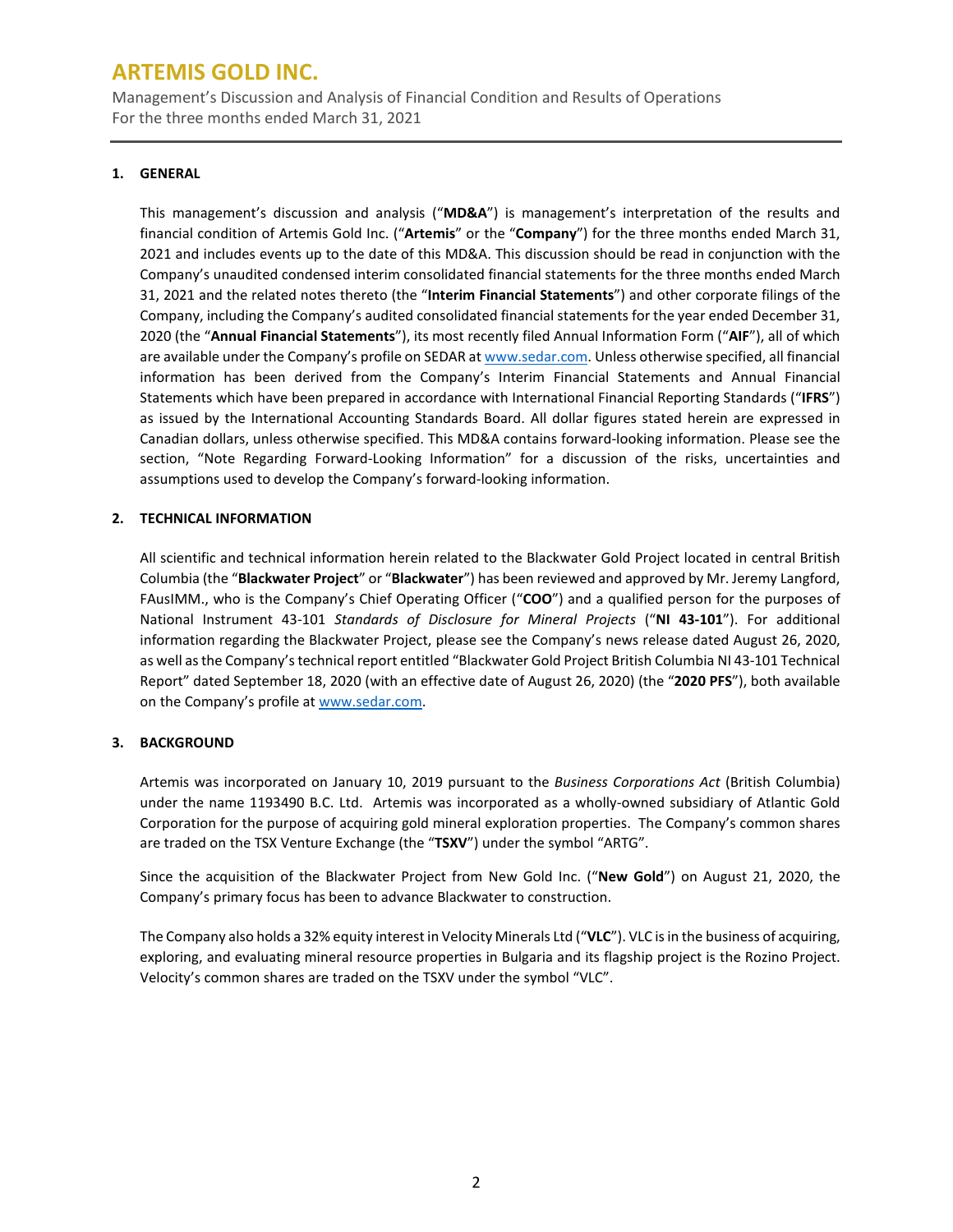Management's Discussion and Analysis of Financial Condition and Results of Operations For the three months ended March 31, 2021

### **4. HIGHLIGHTS AND KEY BUSINESS DEVELOPMENTS**

### **Corporate highlights since the prior quarter**

- The Company continued its work towards de-risking the Blackwater Project by:
	- $\triangleright$  Completing a 33,216-metre grade control drill program, the results of which will inform mine planning for the initial years of mining;
	- $\triangleright$  Completing site investigation work, including geotechnical drilling at the proposed tailings storage facility (the "**TSF**") and plant site;
	- $\triangleright$  Continuing negotiations with indigenous nations;
	- $\triangleright$  Submitting an application to the government of British Columbia for permits for early construction works, as well as documents to the federal government required to amend Schedule 2 of the Metal and Diamond Mining Effluent Regulations ("**MDMER**") for mine waste disposal;
	- Executing a memorandum of understanding ("**MOU**") with Ausenco Engineering Canada Inc. ("**Ausenco**") based on a guaranteed maximum price ("**GMP**") for a fixed-price Engineering, Procurement and Construction ("**EPC**") contract to construct a 5.5 million tonne per annum processing facility and associated infrastructure for \$236 million;
	- Executing a credit-approved mandate letter with Macquarie Bank Limited ("**Macquarie**") and National Bank of Canada ("**National Bank**") to arrange a project loan facility (the "**PLF**") in the amount of \$360 million plus up to \$25 million in capitalized interest, to fund a significant component of the estimated construction costs of the Blackwater Project; and
	- Executing an impact benefits agreement (the "**IBA**") with Nazko First Nation ("**Nazko**").
- The Company strengthened its management team through the appointment of Mr. Jeremy Langford as COO, Ms. Candice Alderson as Senior Vice President Corporate Affairs and Mr. Gerrie van der Westhuizen as Vice President Finance.
- On March 25, 2021, the Company converted its convertible debenture in VLC (in the amount of \$5,302,784, including accrued interest) at a conversion price of \$0.25/share for a total of 21,211,136 additional common shares of VLC. This brought the Company's position to 32% of VLC's issued and outstanding common shares.
- The Company engaged The Terron Group, LLC ("**Terron**") to provide integrated Environmental Social Governance ("**ESG**") services and management training to Artemis.
- The Company appointed Ms. Elise Rees, FCPA, FCA, to the Company's board of directors. Concurrent with her appointment as a director of the Company, Ms. Rees was also appointed as Chair of the Company's audit committee.
- On May 19, 2021, the Company completed a brokered offering with a syndicate of underwriters to issue 18,853,100 common shares on a bought deal basis at a price of \$6.10 per common share (the "Bought Deal Offering"). The Company also announced a Non-Brokered Offering for 9,200,000 common shares, also at a price of \$6.10 per common share. The Non-Brokered Offering closed on May 25, 2021, for combined gross proceeds of \$171,123,910.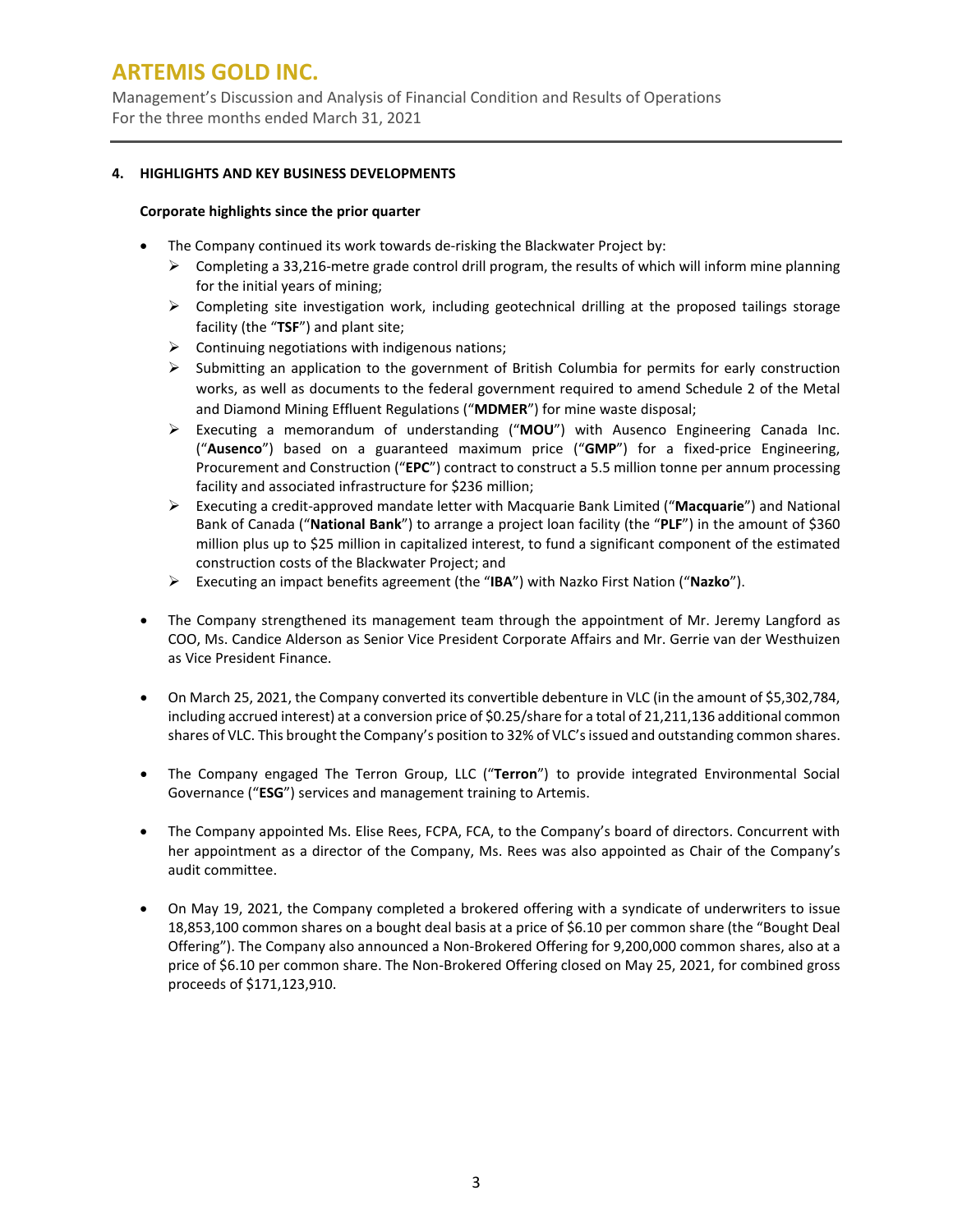Management's Discussion and Analysis of Financial Condition and Results of Operations For the three months ended March 31, 2021

### **5. DEVELOPMENT OF BLACKWATER**

#### **Key milestones achieved**

Since January 1, 2021, the Company has completed the following activities to reduce the project execution risk associated with Blackwater:

i) Filing of applications for early construction works

The Company submitted applications to the B.C. government to undertake an early works construction program, which is designed to focus on clearing of key infrastructure areas including haul roads, the stage 1 TSF and camp areas. In addition, the early works permits would allow for construction of the mine access road and for plant-site bulk earthworks to facilitate early mobilization of an EPC contractor to site.

ii) Award of GMP

Following a competitive bidding process involving a number of GMP proposals from engineering firms, the Company entered into an MOU with Ausenco. This was based on Ausenco's proposal to engineer and construct the processing facility and associated infrastructure for a GMP of \$236 million, subject to any technical or commercial changes that may be requested by Artemis. Ausenco has already undertaken a significant amount of detailed engineering work and will progress work towards concluding a fixed-price EPC contract on an "open-book" basis, which is expected to mitigate the potential for capital cost and schedule overruns. The GMP for the processing facility covers a number of construction packages, including the process plant and ore crushing circuit, on-site infrastructure, as well as engineering and project management. A fixed price EPC contract on the processing facility and associated infrastructure represents by far the largest single component of the capital cost of Blackwater at approximately 40% of the 2020 PFS estimate.

The Company is also conducting a competitive bidding process for a GMP proposal (in connection with a fixed-price EPC contract) for the construction of the electricity transmission line and associated offsite infrastructure for Blackwater, which is expected to be awarded in Q2 2021.

Ultimately, Artemis is targeting approximately 60% of the initial development capital for Blackwater to be insulated from capital cost and schedule overruns once final EPC fixed-price contracts have been executed.

The Company expects to file a feasibility study (the "**Feasibility Study**"), reflecting the work undertaken as part of the GMP work streams, by mid-2021.

iii) Commenced federal Schedule 2 amendment regulatory process

The Company submitted documents as required to commence the federal Schedule 2 regulatory process under the MDMER in respect of Blackwater. As part of the permitting process for Blackwater, a listing on Schedule 2 of the MDMER by way of a regulatory amendment is required for the deposition of mine waste into water bodies frequented by fish.

The Company has completed an objective and rigorous Assessment of Alternatives for mine waste disposal, as well as a fish habitat compensation plan, which are the two key elements required to commence the regulatory amendment process. Given the extensive consultation and study undertaken as part of the Environmental Assessment approval (which concluded in 2019), Artemis believes that Blackwater is eligible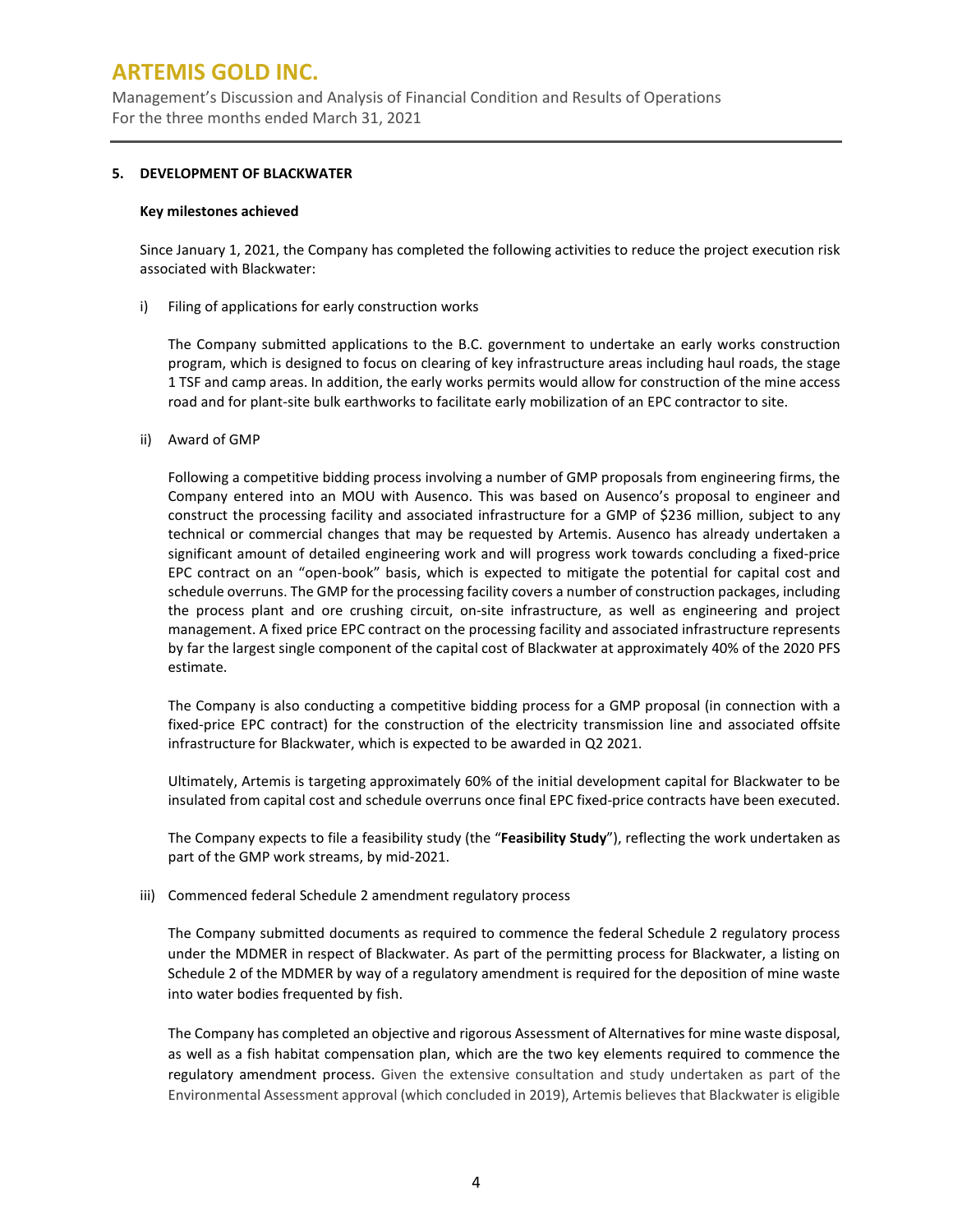Management's Discussion and Analysis of Financial Condition and Results of Operations For the three months ended March 31, 2021

for a streamlined Schedule 2 amendment process. The abbreviated streamlined process does not diminish environmental protection but provides a more efficient regulatory system that aims to shorten the approval process from a period of 8-12 months down to 5-6 months.

iv) Grade control drilling program

The Company completed its reverse circulation ("**RC**") drill program targeting mineralization planned to be mined during the first year of production within Phase 1 of the Blackwater development plan as set out in the 2020 PFS (the "**GC Program**"). The primary objectives of the GC Program were to:

- Optimize grade selectivity and mine schedule for managing the tonnes and grade of mineralized material to be processed in the first year of operations;
- More accurately delineate ore and waste boundaries to mitigate ore dilution;
- Optimize drill and blast designs;
- Provide a larger sample size to reduce the grade variability of mineralization

Results from the GC Program provided significantly increased confidence in the target area earmarked for the first year of operations at Blackwater compared with the corresponding area in the Company's mineral resource estimate as contained in the Company's 2020 PFS. The GC Program confirmed wide, near-surface intersects of elevated gold grades at the start of the mine life as outlined in the 2020 PFS. The Company completed 33,216 metres of grade control drilling (covering 561 holes) ahead of schedule, with a total of 11,500 samples collected, prepared and dispatched for analysis to SGS Canada Inc. in Burnaby, B.C.

The GC Program was designed to bring the drill density from up to 50 x 50m core spacing down to 12.5 x 12.5m spacing, generating up to 16 times the data when compared to the New Gold reserve definition drill program. This Program has targeted a zone within the first 60m (six mining benches) from surface containing in excess of five million tonnes of high-grade ore to improve short-term mine planning at the start of production.

The LeachWELL™ assay method was selected to increase the sample size from a more standard 50g to one kilogram sample which reduces variability and increases repeatability of assay results. Additionally, the LeachWELL<sup>TM</sup> method increases the understanding of leachability of the orebody with the information feeding directly into the process design. Extensive duplicate analyses highlight excellent LeachWELL™ repeatability of assay results and recoverable gold and silver.

849 samples have been assayed for residue gold and silver concentration in the LeachWELL<sup>TM</sup> residues, resulting in a calculated overall recovery of 96.7% for gold and 72.2% of silver.

Additional technical disclosures, including details of intercepts, illustrative figures and a description of data verification procedures are included in the Company's news release dated May 4, 2021 available on the Company's profile a[t www.sedar.com.](http://www.sedar.com/)

v) Geotechnical site investigation

The Company completed a geotechnical drilling program on site in order to support detailed design of the TSF and the freshwater reservoir for Blackwater. This program included downhole seismic surveys and was expanded in January 2021 to incorporate additional drilling within the proposed plant-site area. The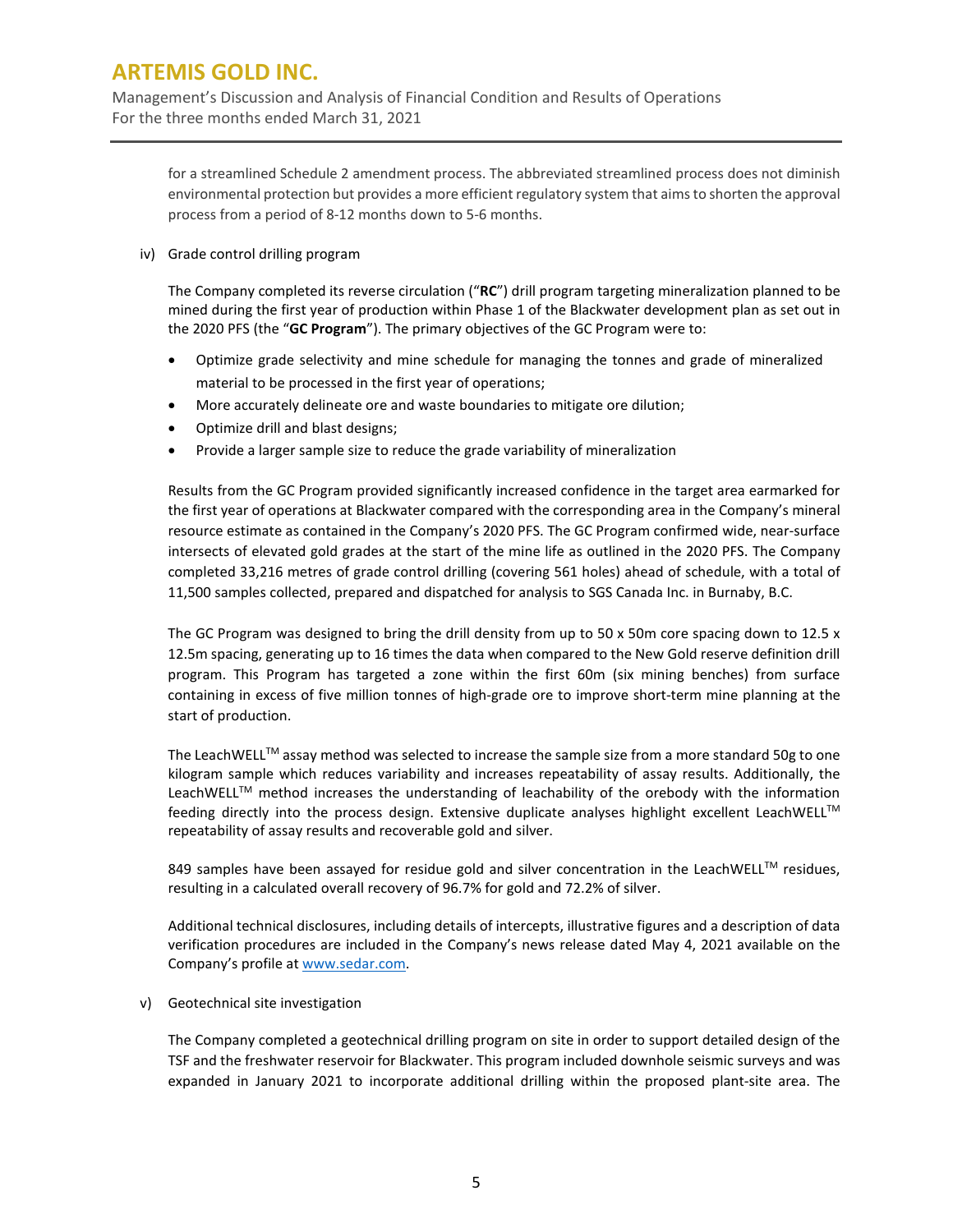Management's Discussion and Analysis of Financial Condition and Results of Operations For the three months ended March 31, 2021

expanded program totaled 28 holes, including five holes drilled at the plant site, for a total of 1,395m and was completed during Q1 2021.

vi) B.C. Hydro System Impact Study

A system impact study has been initiated with B.C. Hydro to determine the scope and cost of interconnection requirements for Blackwater. The preliminary results of the study are expected to be received during Q2 2021.

vii) Execution of PLF Mandate

On April 9, 2021, following a competitive process involving a number of international banks and financiers, the Company received and executed a credit-approved mandate letter with Macquarie and National Bank to arrange a PLF in the amount of \$360 million plus capitalized interest of up to \$25 million. Subject to final credit approval and final due diligence, Macquarie and National Bank would agree to each underwrite 50% of the PLF. The PLF (if executed on the terms outlined in the mandate letter) will accrue interest at the Canadian Dealer Offered Rate, or CDOR, plus a margin of 4.25% pre-project completion, reducing to 3.75% post-completion. The agreed upfront fees and standby fees are considered customary for a facility of this nature.

Principal and capitalized interest will be repayable in quarterly installments over six years commencing one year following achievement of commercial production, with a repayment holiday during years four and five of production while the Company expects to undertake its expansion of the Project from Phase I to Phase II. The PLF can be prepaid at any time without penalty.

The Company would be required to maintain a minimum balance of \$10 million in a proceeds account, while an amount equal to the principal and interest owing in any subsequent quarter will be required to be maintained in a debt service reserve account.

A defined amount of hedging is expected to be put in place in advance of the signing of a definitive credit agreement pending certain conditions being met, covering approximately 10% to 14% of total recovered gold production from the Project during the tenure of the PLF, in order to limit the Company's exposure to reductions in the gold price and in support of project economics.

The provision of the PLF will be subject to final credit approval, completion of final due diligence, the completion of the Company's Feasibility Study, project finance documentation and other typical conditions precedent for a financing of this nature. The Company is targeting the execution of a definitive credit agreement by the end of Q3 2021.

Notwithstanding the above arrangement with Macquarie and National Bank, the Company continues to consider all financing options including non-bank construction financing proposals in the interests of minimizing shareholder dilution and cost of capital.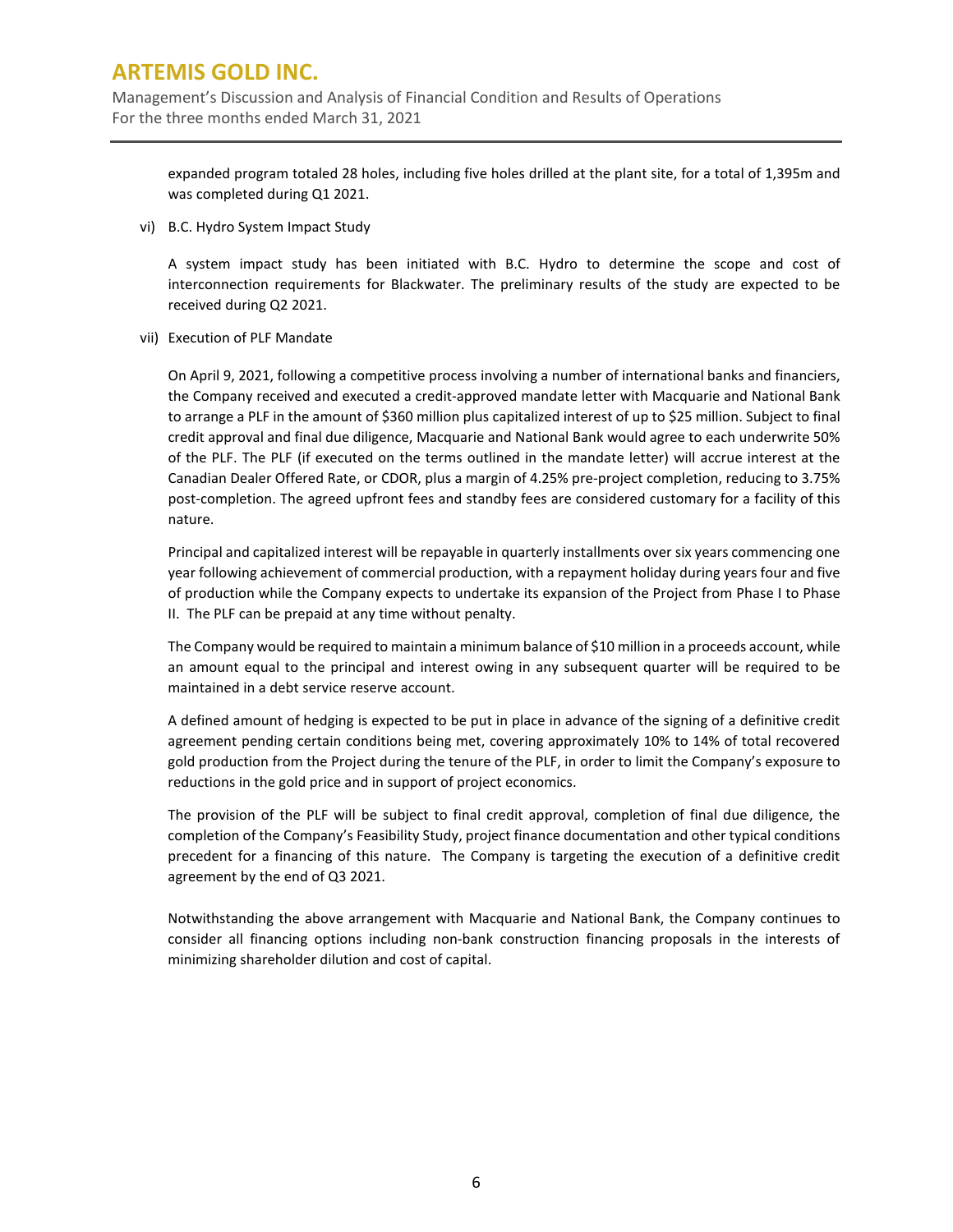Management's Discussion and Analysis of Financial Condition and Results of Operations For the three months ended March 31, 2021

### viii) Nazko IBA

Subsequent to March 31, 2021, the Company executed an IBA with Nazko. This is in addition to the existing participation agreement with the Lhoosk'uz Dene Nation and Ulkatcho First Nation, the two Indigenous groups whose traditional territories overlap the Project's mine site.

### **ESG initiatives**

Artemis is committed to the responsible development of the Blackwater Project. The Company has engaged Terron to provide integrated ESG services and management training within the organization. Terron's support services are targeted to help Artemis advance Blackwater in adherence with the Equator Principles ("**EP**") and International Finance Corporation ("**IFC**") performance standards and to develop and align the Company's ESG practices and protocols in accordance with such standards.

Terron is a woman-minority-owned consultancy whose managing partners have over 50 years of collective experience creating better shared outcomes for companies, communities, and the environment through highimpact ESG solutions. Terron has extensive experience supporting projects globally and in British Columbia to adhere to EP and IFC standards. Terron performs its work acknowledging Indigenous Peoples Rights and reconciliation.

### **Next steps**

Over the next 12 to 18 months, the Company will be focused on the following activities:

- Progression and achievement of final permitting required to commence construction;
- Negotiating and awarding of lump-sum fixed price EPC contracts in respect of key components of construction of the Blackwater Project;
- Continuing engagement and consultation with Indigenous groups who may be impacted by the Blackwater Project;
- Continuing work on a Feasibility Study based on the revised development approach with detailed engineering of the Blackwater Project;
- Completing the due diligence process and executing definitive agreements associated with the PLF; and
- Commencing early works and construction.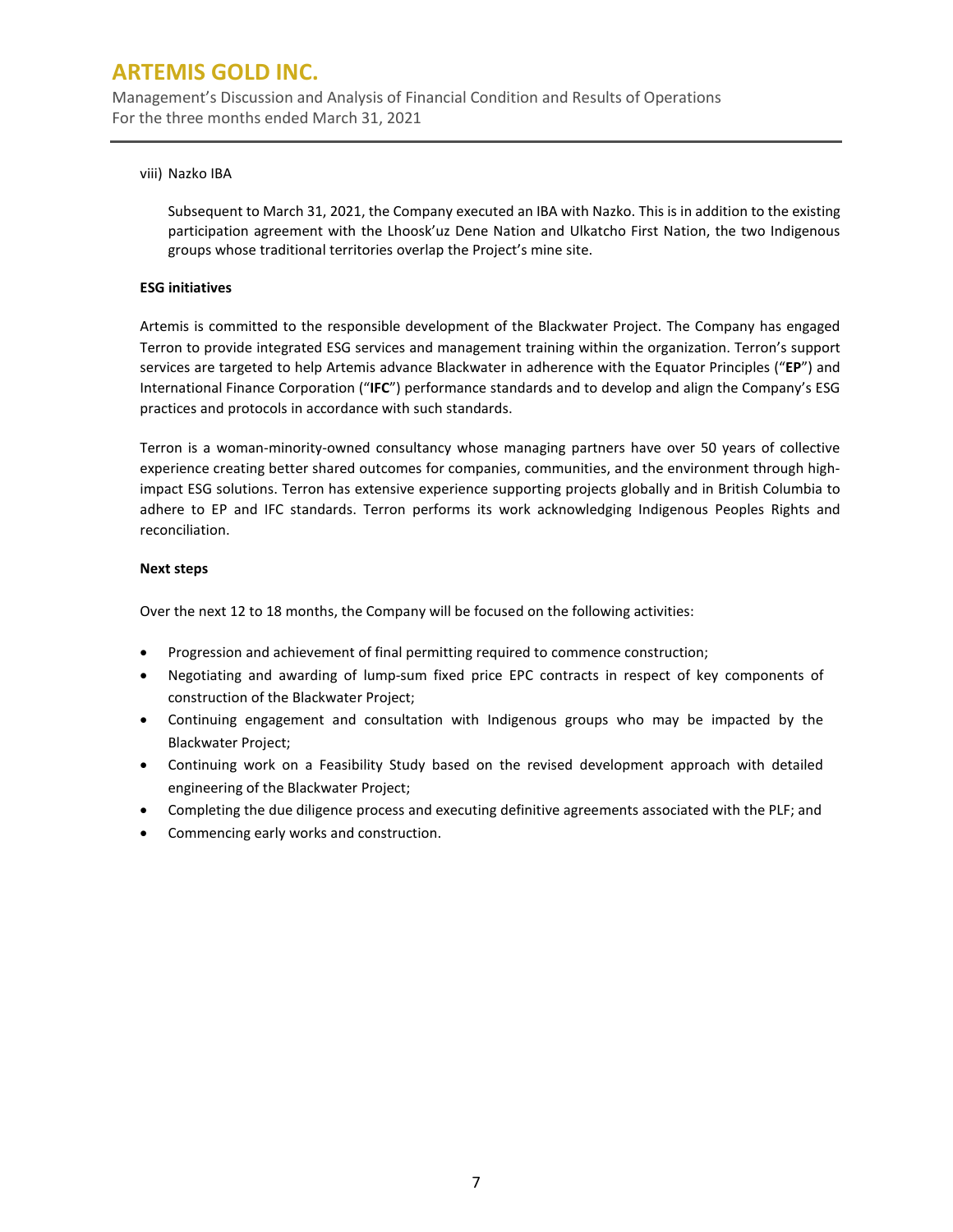Management's Discussion and Analysis of Financial Condition and Results of Operations For the three months ended March 31, 2021

#### **6. DISCUSSION OF OPERATIONS**

During the three months ended March 31, 2021 ("**Q1 2021**") and the three months ended March 31, 2020 ("**Q1 2020**") the Company incurred a net loss of \$3,516,222 and \$4,624,691, respectively.

The following information has been derived from the Interim Financial Statements and should be read in conjunction with the Company's Interim Financial Statements, which are available on [www.sedar.com.](http://www.sedar.com/)

|                                                      | Q1 2021     | Q1 2020       |
|------------------------------------------------------|-------------|---------------|
|                                                      |             |               |
| <b>Operating expenses</b>                            |             |               |
| Depreciation                                         | 73,984      | 39,989        |
| Management fees and wages                            | 742,549     | 314,201       |
| Investor relations and corporate development         | 96,677      | 143,926       |
| Office, Insurance and general                        | 189,671     | 69,943        |
| Professional fees                                    | 249,350     | 34,676        |
| Share-based payments                                 | 1,036,908   | 523,566       |
| Transfer agent and regulatory                        | 57,291      | 8,633         |
| Loss from operations                                 | (2,446,430) | (1, 134, 934) |
| Other income (expense)                               |             |               |
| Accretion expense on lease liability                 | (21, 623)   | (13, 943)     |
| Accretion expense on asset retirement obligation     | (22, 239)   |               |
| Equity loss from investment in associate             | (143, 164)  | (99,049)      |
| Fair value adjustment on convertible debtenture      | (795, 646)  | (2,626,781)   |
| Fair value adjustment on warrants                    | (206, 439)  | (1,630,934)   |
| Interest income                                      | 119,319     | 166,522       |
| Net loss before income taxes                         | (3,516,222) | (5,339,119)   |
| Deferred income tax recovery                         |             | 714,428       |
| <b>Net loss</b>                                      | (3,516,222) | (4,624,691)   |
| Other comprehensive loss, net of tax                 |             |               |
| Items that will not be reclassified to net loss      |             |               |
| Unrealized (loss) gain on marketable securities      | (267, 260)  | 96,774        |
| <b>Total loss and comprehensive loss</b>             | (3,783,482) | (4,527,917)   |
| Loss per common share                                |             |               |
| <b>Basic and diluted</b>                             | (0.03)      | (0.10)        |
| Weighted average number of common shares outstanding |             |               |
| <b>Basic and diluted</b>                             | 124,258,084 | 48,225,784    |
|                                                      |             |               |

The following includes an analysis of significant factors that impacted period-to-period variations:

#### **Management fees and wages**

Management fees and wages for Q1 2021 were \$428,348 higher than during Q1 2020. The increase was predominantly due to additional hires following the completion of the acquisition of Blackwater in Q3 2020, as well as accruals raised associated with the Company's short-term incentive program. The Company continued to strengthen the management team in early 2021 as the Company positioned itself to execute on the development plan for Blackwater.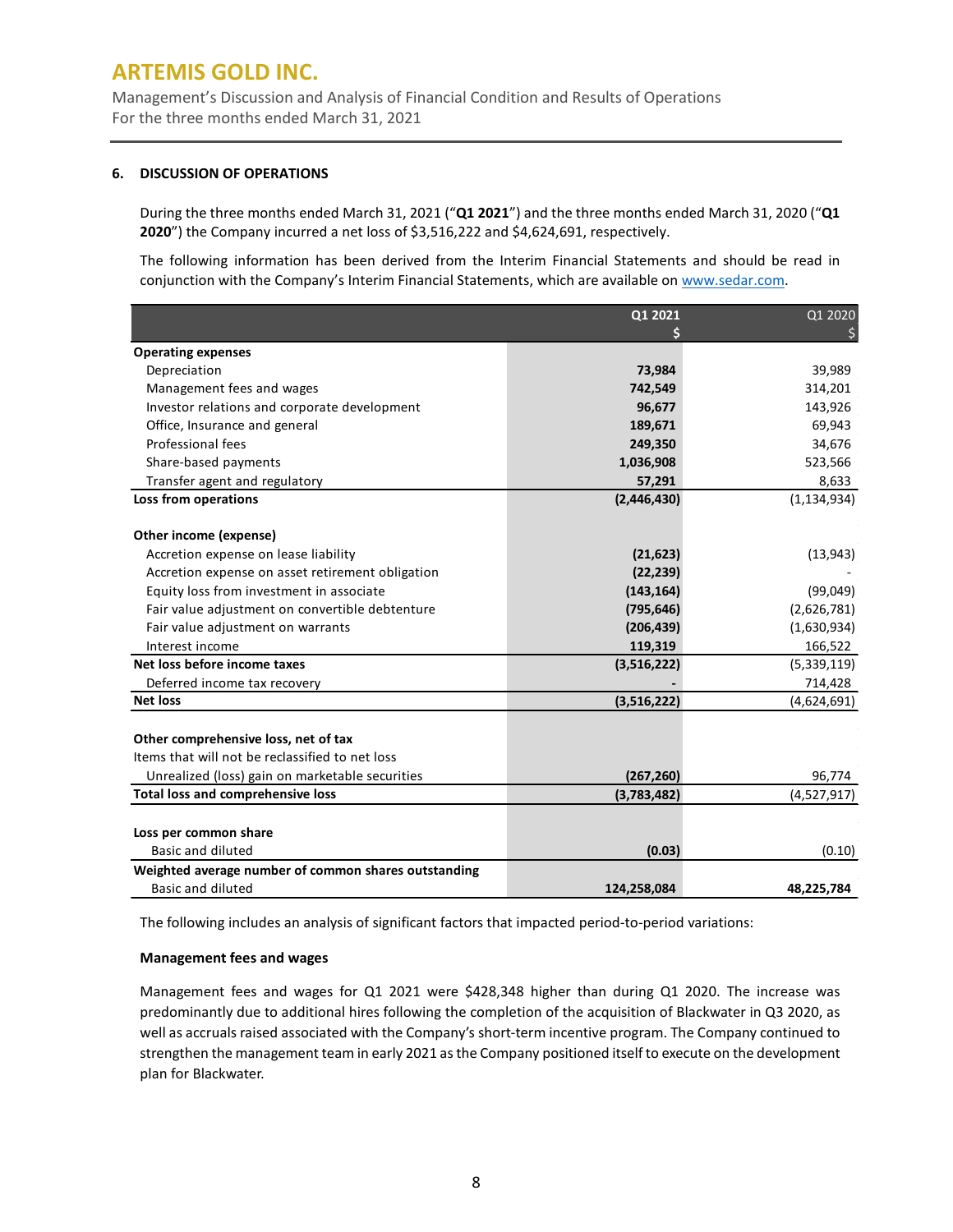Management's Discussion and Analysis of Financial Condition and Results of Operations For the three months ended March 31, 2021

#### **Investor relations and corporate development**

The \$47,249 decrease in investor relations and corporate development expenses from Q1 2020 to Q1 2021 reflects that the Company's activities have shifted from evaluating corporate development opportunities to being focussed on the development of Blackwater.

### **Office, Insurance and general**

Office, Insurance and general expenses were \$119,728 higher for Q1 2021 when compared to Q1 2020. This reflected the costs of operating the corporate head office in Vancouver as the scope of the Company's focus expanded following the acquisition of the Blackwater Project in Q3 2020.

### **Professional fees**

Professional fees increased by \$214,674 during Q1 2021, compared to Q1 2020. The increase related predominantly to fees associated with finalization of the Company's base shelf prospectus, as well as certain hiring activities.

### **Share-based payments**

Stock-based compensation increased by \$513,342 when comparing Q1 2021 to Q1 2020. The relates to (i) new hires who joined the Company concurrent with the completion of the Blackwater acquisition in Q3 2020 and (ii) the fact that options vest over three years (with the first grant only occurring in Q4 2019; share-based compensation is therefore expected to continue to increase for the next twelve months until such time as the initial grants of stock options have fully vested).

### **Changes associated with investment in VLC**

The investment in VLC is comprised of:

|                                            | Investment   | <b>Convertible</b> |                 |              |
|--------------------------------------------|--------------|--------------------|-----------------|--------------|
|                                            | in associate | debenture          | <b>Warrants</b> | <b>Total</b> |
|                                            |              |                    |                 |              |
| Balance, January 1, 2020                   | 5,639,902    | 9,999,434          | 2,351,844       | 17,991,180   |
| Investment                                 | 3,825,858    |                    | 240,897         | 4,066,755    |
| Fair value change for the year             |              | 1,410,550          | 106,721         | 1,517,271    |
| Shares received in settlement of interest  | 432,990      | (432,990)          |                 |              |
| Equity loss on investment in associate     | (418,996)    |                    |                 | (418,996)    |
| Balance, December 31, 2020                 | 9,479,754    | 10,976,994         | 2,699,462       | 23,156,210   |
| Shares received on conversion of debenture | 10,181,348   | (10, 181, 348)     |                 |              |
| Fair value change in the period            |              | (795, 646)         | (206, 439)      | (1,002,085)  |
| Equity loss on investment in associate     | (143,164)    |                    |                 | (143, 164)   |
| <b>Balance, March 31, 2021</b>             | 19,517,938   |                    | 2,493,023       | 22,010,961   |

### *Equity loss on investment in associate*

The Company applies equity accounting over its investment in the common shares of VLC as the Company has significant influence over VLC due to its share ownership in the Company and its board representation. As a result, at inception of the investment, the common shares were recognized at attributed cost, with the carrying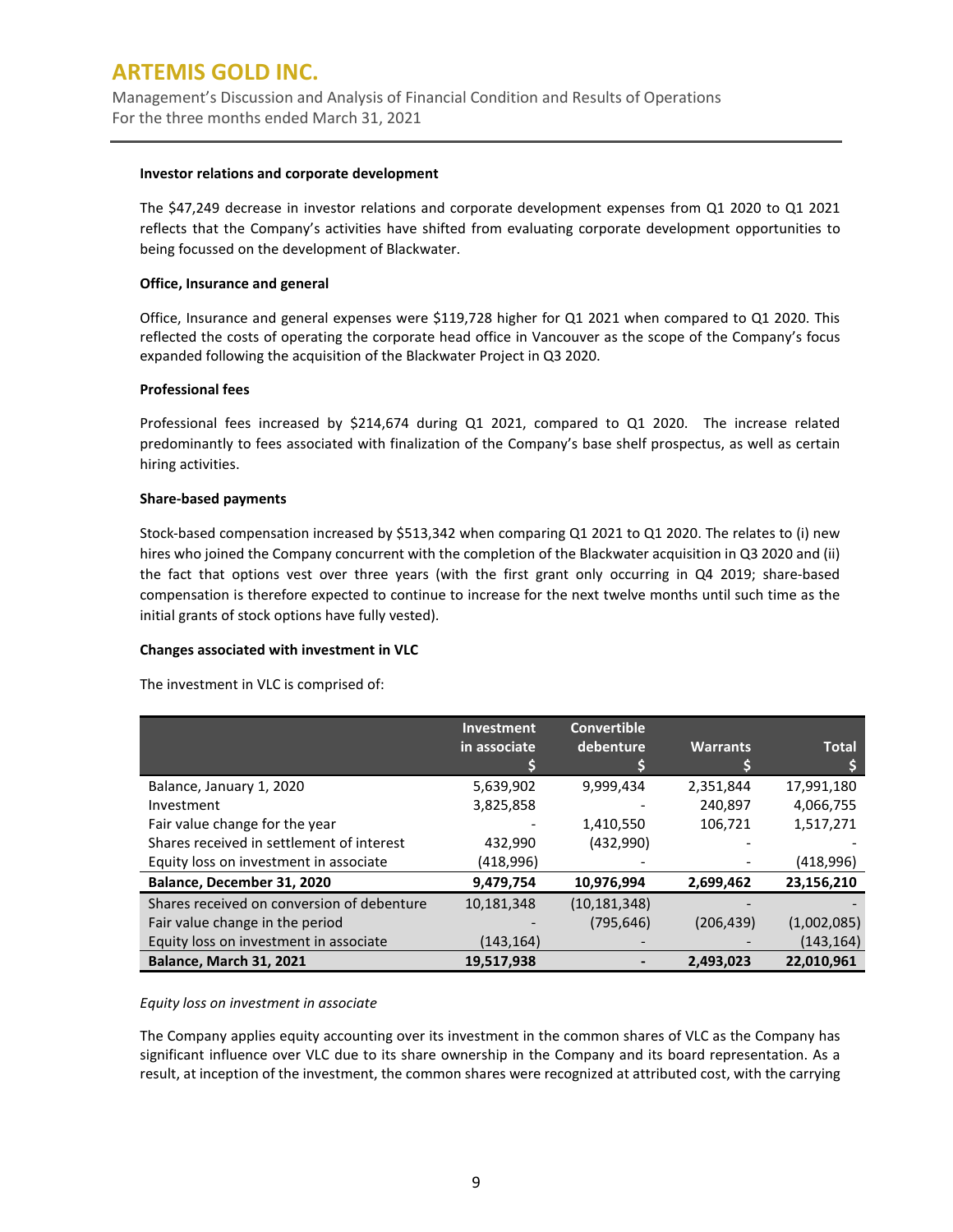Management's Discussion and Analysis of Financial Condition and Results of Operations For the three months ended March 31, 2021

amount of the investment increasing or decreasing to recognize the Company's proportionate share of the profit or loss of VLC at each reporting period.

On March 25, 2021, the Company exercised its conversion option on the convertible debenture which had a face value of \$5,094,000 plus accrued interest of \$208,784, in exchange for 21,211,136 common shares of VLC. This brought the Company's interest in the common shares of VLC to 50,701,138 (or 32.3% of VLC's issued and outstanding common shares at the time). VLC's most recently reported net loss for the three months prior to March 31, 2021 (most recently reported information was as at December 31, 2020) totaled \$601,172 (three months ended December 31, 2019: \$507,250).

As at March 31, 2021, the fair market value of the Company's 50,701,138 VLC common shares was \$24,843,558.

### *Fair value adjustment on convertible debenture*

During Q1 2021, the Company recorded a non-cash fair value loss on the convertible debenture of \$795,646, prior to the conversion of the convertible debenture.

#### *Fair value adjustment on warrants*

The Company's warrants in VLC are measured at FVTPL which resulted in a loss of \$206,439 for Q1 2021. The Company used the Black-Scholes option pricing model to calculate the fair value of the warrants held in VLC and the gain for the three months ended March 31, 2021 resulted primarily from a marginal (\$0.01/share) decrease in VLC's share price during the quarter.

#### **Deferred Income Tax**

As at March 31, 2021, the Company's temporary differences (between carrying values and tax bases of assets and liabilities) were in a net deductible position. However, since the Company has not yet determined whether the deductible temporary differences are more-likely-than-not to be realized, no deferred tax asset was recognized (consistent with the prior period-end). As a result, the Company recorded a \$nil income tax expense. During the three months ended March 31, 2020, the Company recorded a deferred tax recovery of \$714,428 in order to reduce its deferred tax liability at the time.

### **7. SUMMARY OF QUARTERLY RESULTS**

The following information is derived from the Company's Interim Financial Statements prepared in accordance with IFRS applicable to interim financial reporting including IAS 34 – *Interim Financial Reporting*. For quarterly periods other than those ended December 31, the information below should be read in conjunction with the Company's Interim Financial Statements for each of the past quarters. The Company's first interim statements as a reporting issuer were prepared for the period from January 10, 2019 to September 30, 2019, therefore periods before Q3 2019 are not presented.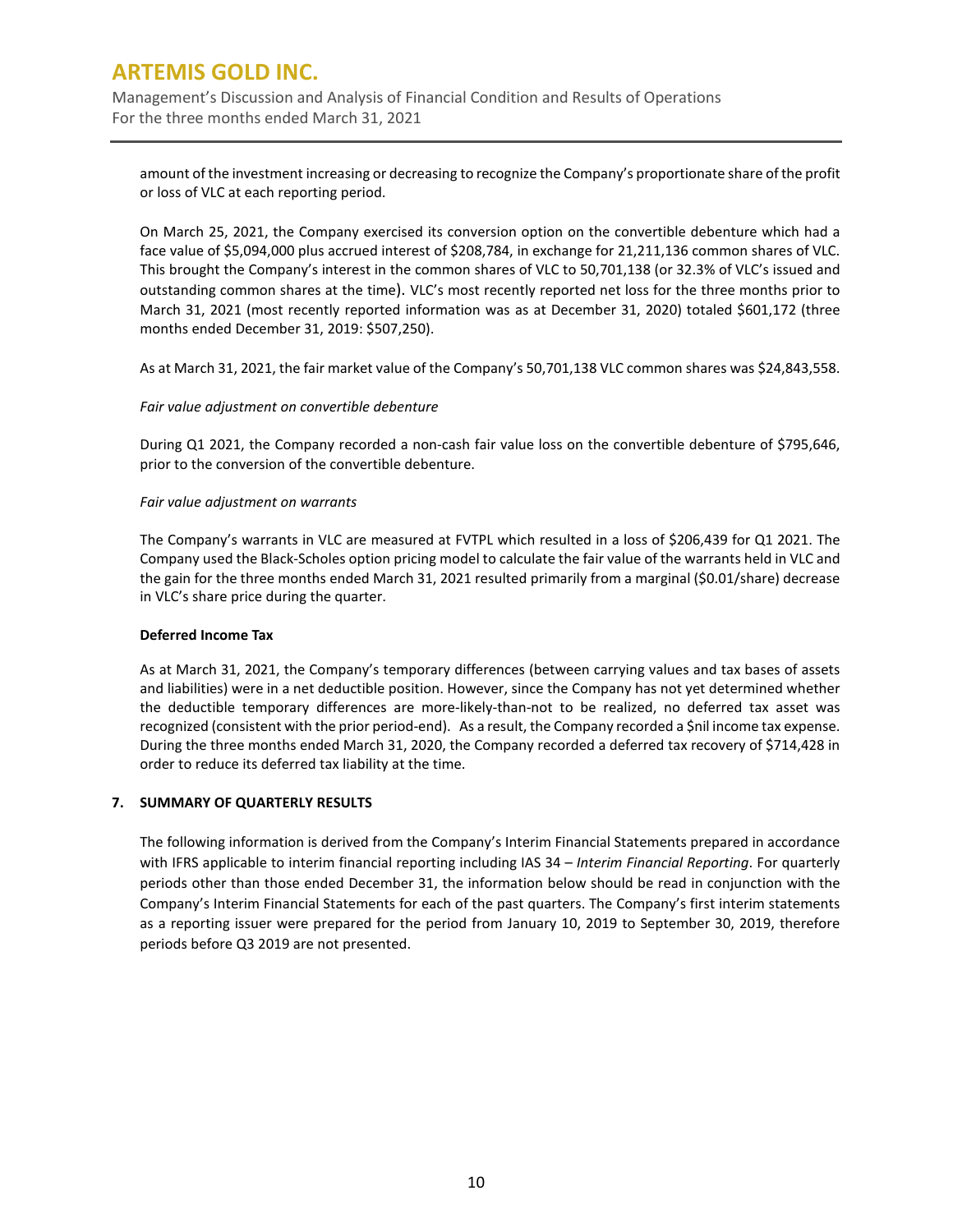Management's Discussion and Analysis of Financial Condition and Results of Operations For the three months ended March 31, 2021

Consistent with the preparation and presentation of the financial statements, these unaudited quarterly results are presented in thousands of Canadian dollars, except per share information.

|                                  | Q1 2021     | Q4 2020     | Q3 2020       | Q2 2020   |
|----------------------------------|-------------|-------------|---------------|-----------|
|                                  |             |             |               |           |
| Revenue                          |             |             |               |           |
| Net (loss) income                | (3,516,222) | (953, 204)  | (2, 237, 147) | 3,882,635 |
| Basic (loss) income per share    | (0.03)      | (0.01)      | (0.03)        | 0.08      |
| Diluted (loss) income per share  | (0.03)      | (0.01)      | (0.03)        | 0.06      |
| Cash dividend declared per share | nil         | nil         | nil           | nil       |
|                                  | Q1 2020     | Q4 2019     | Q3 2019       |           |
|                                  |             |             |               |           |
| Revenue                          |             |             |               |           |
| Net (loss) income                | (4,624,691) | (1,208,292) | 1,387,978     |           |
| Basic (loss) income per share    | (0.10)      | (0.06)      | 0.06          |           |
| Diluted (loss) income per share  | (0.10)      | (0.06)      | 0.06          |           |
| Cash dividend declared per share | nil         | nil         | nil           |           |

The Company is focused on the development of the Blackwater project and does not yet generate any revenue. It is the Company's policy to capitalize all exploration and evaluation expenses incurred and as such the changes in net income from one period to another depend largely on corporate and administrative expenditure, noncash fair value adjustments and equity accounting associated with the Company's interest in VLC, as well as noncash deferred income tax expenses and recoveries.

The Company's common shares commenced trading on the TSXV on October 2, 2019. Since Q3 2019, corporate and administrative expenditure remained relatively consistent until the acquisition of Blackwater in Q3 2020. Concurrent with the acquisition of Blackwater, the Company commenced with building up of human resources, resulting in increased wages, office expenses and share-based compensation from Q3 2020 onwards.

In addition to the foregoing, the predominant reason for fluctuations in net (loss) income from one quarter to another was the following changes in fair value adjustments to the Company's convertible debt and warrants held in VLC:

|                                           | Q1 2021     | Q4 2020   | Q3 2020    | Q2 2020   |
|-------------------------------------------|-------------|-----------|------------|-----------|
|                                           |             |           |            |           |
| Fair value adjustment on convertible debt | (795, 646)  | 1,044,477 | (612, 693) | 3,605,547 |
| Fair value adjustment on warrants         | (206, 439)  | 384,333   | (379, 366) | 1,732,688 |
|                                           | Q1 2020     | Q4 2019   | Q3 2019    |           |
|                                           |             |           |            |           |
| Fair value adjustment on convertible debt | (2,626,781) | 97,261    | (21, 227)  |           |
| Fair value adjustment on warrants         | (1,630,934) | (84, 478) |            |           |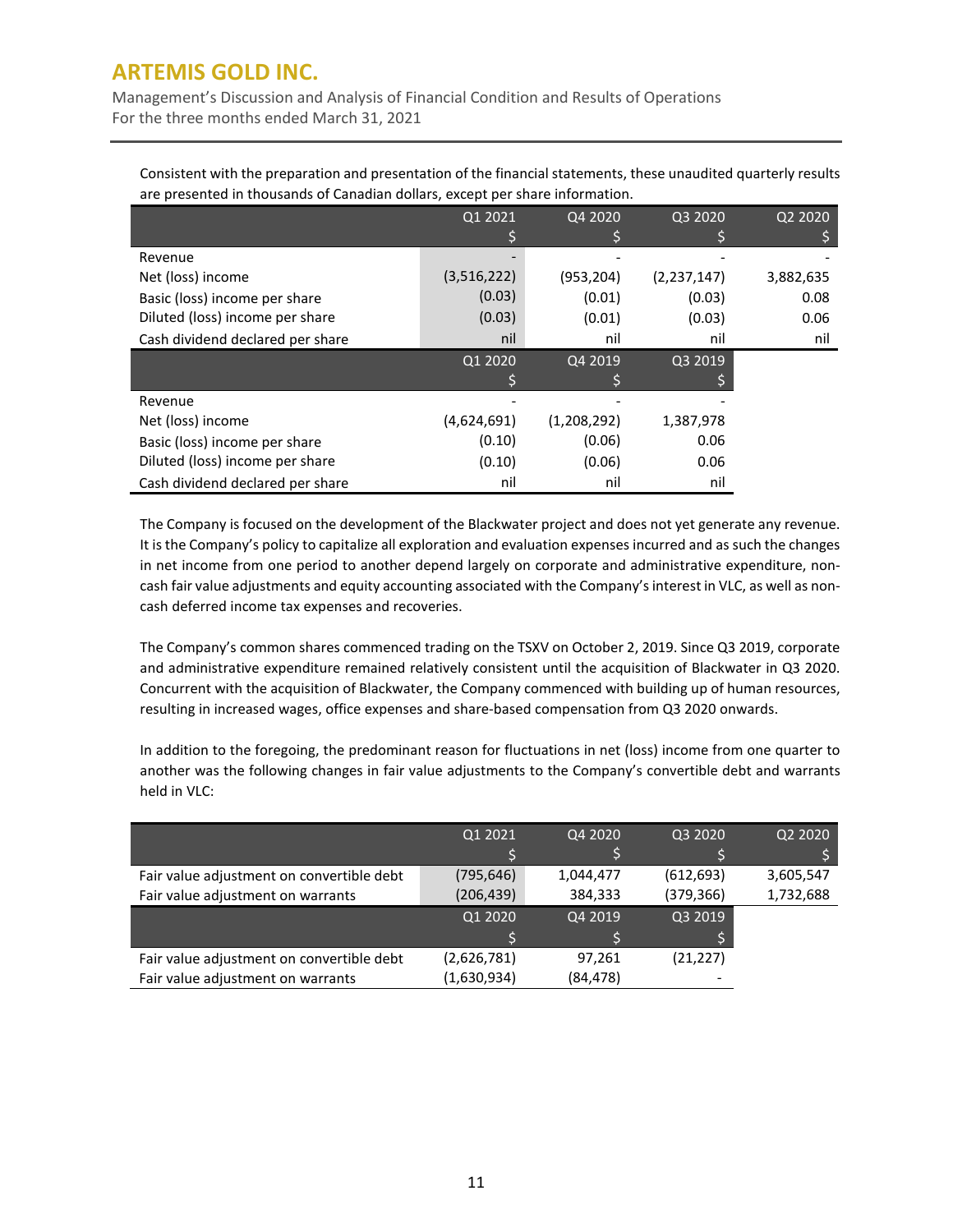Management's Discussion and Analysis of Financial Condition and Results of Operations For the three months ended March 31, 2021

### **8. LIQUIDITY, CAPITAL RESOURCES, CASH FLOWS AND SELECTED ANNUAL INFORMATION**

### **Liquidity**

As a development-stage company, Artemis does not have revenues and is expected to incur operating losses. As at March 31, 2021, the Company's net assets and working capital position were as follows:

|                                  | As at          | As at             |
|----------------------------------|----------------|-------------------|
|                                  | March 31, 2021 | December 31, 2020 |
|                                  |                |                   |
| <b>Assets</b>                    |                |                   |
| Cash and cash equivalents        | 42,420,579     | 51,846,826        |
| Other current assets             | 5,071,582      | 4,951,253         |
| Current assets                   | 47,492,161     | 56,798,079        |
| Restricted cash                  | 570,800        | 540,800           |
| Other non-current assets         | 284,249,171    | 295,334,486       |
| <b>TOTAL ASSETS</b>              | 332,312,132    | 352,673,365       |
|                                  |                |                   |
| Consideration payable            | 48,279,819     | 47,247,708        |
| Other current liabilities        | 5,228,457      | 4,648,258         |
| <b>Current liabilities</b>       | 53,508,276     | 51,895,966        |
| Non-current liabilities          | 41,340,027     | 41,539,253        |
| <b>TOTAL LIABILITIES</b>         | 94,848,303     | 93,435,219        |
|                                  |                |                   |
| <b>NET ASSETS</b>                | 256,981,767    | 259,238,146       |
| <b>WORKING CAPITAL (DEFICIT)</b> | (6,016,115)    | 4,902,113         |

As at March 31, 2021, the Company had the following undiscounted obligations:

|                                         |            | $< 1$ year 1 - 3 years 4 - 5 years |         | $> 5$ years              | <b>Total</b> |
|-----------------------------------------|------------|------------------------------------|---------|--------------------------|--------------|
|                                         |            |                                    |         |                          |              |
| Accounts payable and accrued liabilites | 4,887,164  |                                    |         | $\overline{\phantom{a}}$ | 4,887,164    |
| Lease liability                         | 318,793    | 733.916                            | 568.184 | $\overline{\phantom{a}}$ | 1,620,894    |
| Consideration payable                   | 50,000,000 |                                    |         | $\overline{\phantom{a}}$ | 50,000,000   |
| Variable consideration payable          |            |                                    |         | 84,000,000               | 84,000,000   |
| Asset retirement obligation             |            |                                    |         | 11,637,000               | 11,637,000   |

Though the Company reported a working capital deficit of \$6,016,115 as at March 31, 2021, this balance does not include the Company's investment in common shares of VLC which had a fair value of \$24,843,558 as at March 31, 2021. In addition, the Company closed the Bought Deal Offering, including the over-allotment option, on May 19, 2021, while the Non-Brokered Offering closed on May 25, 2021, for combined gross proceeds of \$171,123,910.

Following the completion of the Bought Deal Offering and Non-Brokered Offering, the Company's has a robust working capital position with sufficient resources available to meet its contractual obligations for the ensuing 12 months.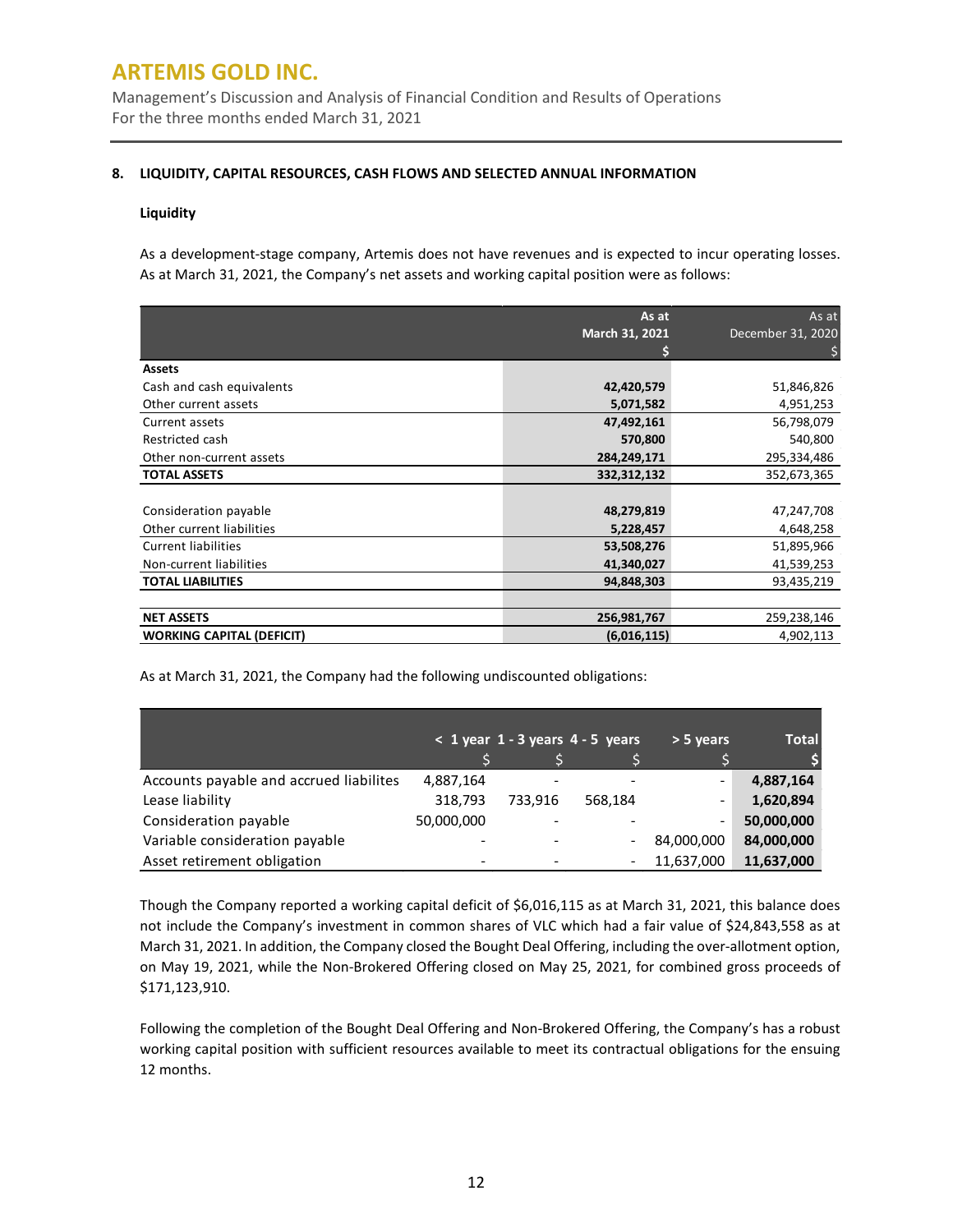Management's Discussion and Analysis of Financial Condition and Results of Operations For the three months ended March 31, 2021

The Company has not paid any dividends and management does not expect that this will change in the near future.

Working capital is held almost entirely in cash, significantly reducing any liquidity risk of financial instruments held by Artemis.

### **Cash flows**

|                                                          | For the three<br>months ended | For the three<br>months ended |
|----------------------------------------------------------|-------------------------------|-------------------------------|
|                                                          | March 31, 2021                | March 31, 2020                |
|                                                          |                               |                               |
| Net cash used in operating activities                    | (1, 146, 079)                 | (520, 406)                    |
| Net cash used in investing activities                    | (8, 295, 381)                 | (2,428,373)                   |
| Net cash provided by financing activities                | 15,213                        | 41,110                        |
| Change in cash and cash equivalents                      | (9,426,247)                   | (2,907,669)                   |
| Cash and cash equivalents, beginning                     | 51,846,826                    | 31,502,309                    |
| Cash and cash equivalents, ending                        | 42,420,579                    | 28,594,640                    |
|                                                          |                               |                               |
| Restricted cash, ending                                  | 570,800                       |                               |
| Total cash, cash equivalents and restricted cash, ending | 42,991,379                    | 28.594.640                    |

### *Cash flows from operating activities*

Cash used in operating activities increased by \$625,673 in Q1 2021, compared to Q1 2020. This was predominantly the result of the increased scope of the Company's development activities as the Company commenced expanding its management team in conjunction with the Blackwater acquisition and also incurred professional fees associated with the finalization of the Company's base shelf prospectus.

### *Cash flows from investing activities*

Cash used in investing activities increased by \$5,867,008 in Q1 2021 compared to Q1 2020. This was predominantly the result of \$8,283,679 spent on development activities at Blackwater (which was acquired in Q3 2020). The cost incurred related to engineering, permitting and environmental activities, engagement with stakeholders, site investigation, as well as the execution of the GC drilling program. During Q1 2020, the Company invested \$2,580,177 in the common shares of VLC and other marketable securities.

### *Cash flows from financing activities*

Cash provided by financing activities decreased by \$25,897 in Q1 2021 relative to Q1 2020. This was mainly due to an increase in lease payments as the Company expanded its Vancouver head office as the Company expanded its management team to execute on the development of the Blackwater Project.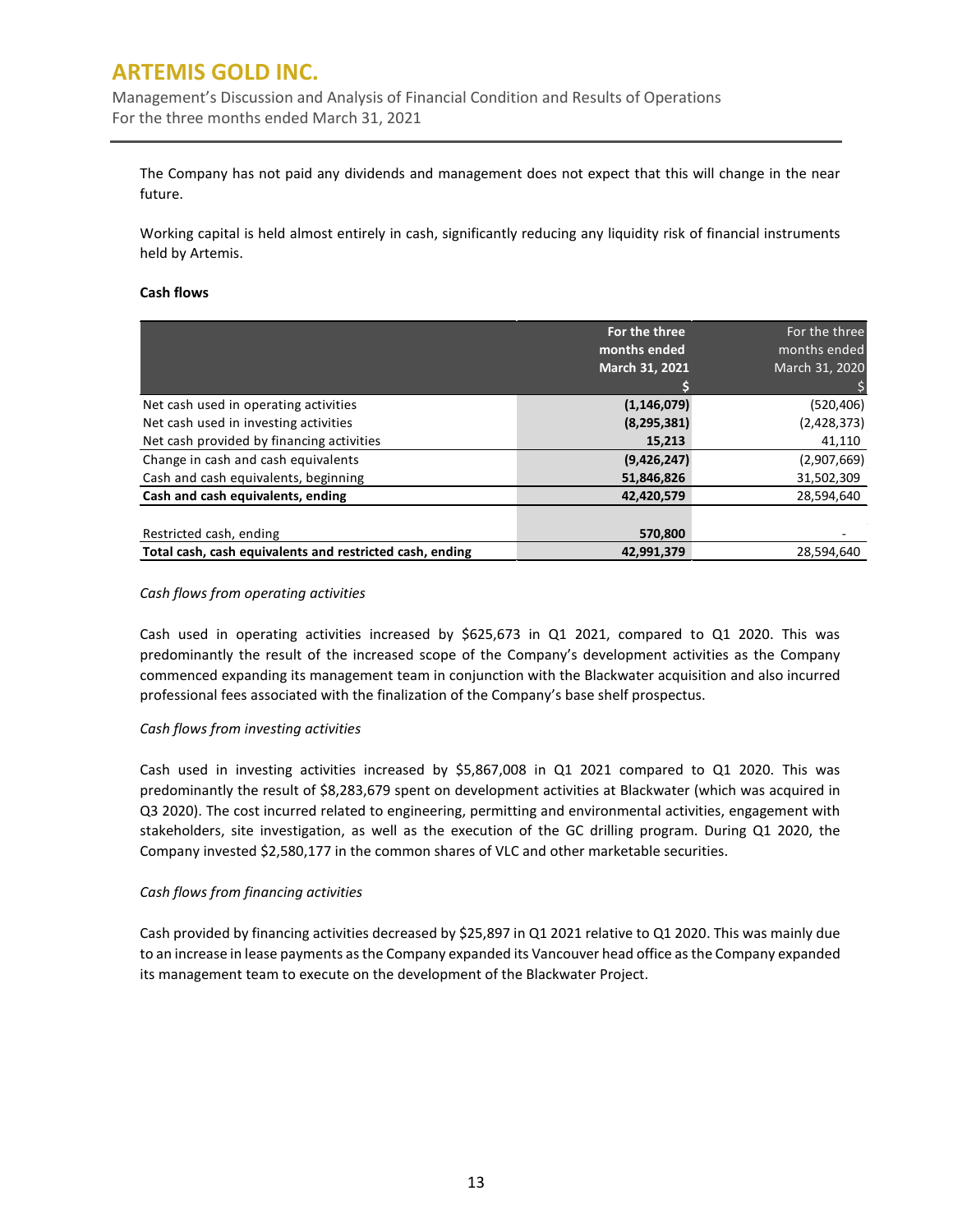Management's Discussion and Analysis of Financial Condition and Results of Operations For the three months ended March 31, 2021

### **Use of Proceeds**

The following table includes a comparison of actual use of proceeds to previous disclosures made by the Company during the past year:

| Private placements completed on July 7, 2020 and<br>September 2, 2020: | Intended use of<br>proceeds | Actual use of<br>proceeds |
|------------------------------------------------------------------------|-----------------------------|---------------------------|
|                                                                        |                             |                           |
| Acquisition of Blackwater                                              | 140,000,000                 | 140,000,000               |
| Advancing development of Blackwater and general working capital        | 30,479,845                  | 16,360,548                |
| Remaining in treasury                                                  |                             | 14,119,297                |
| Total net proceeds                                                     | 170,479,845                 | 170,479,845               |

The table above reflects use of proceeds up to and including the quarter ended March 31, 2021. The Company closed the Bought Deal Offering, including the over-allotment option, on May 19, 2021, while the Non-Brokered Offering closed on May 25, 2021, for additional combined gross proceeds of \$171,123,910. The Company expects that the combined proceeds from the Bought Deal Offering and the Non-Brokered Offering will be used to fund (i) the \$50 million consideration payable to New Gold (due by August 21, 2021), (ii) ongoing permitting costs, (iii) costs associated with detailed engineering and preparation of the Feasibility Study, (iv) financing costs, (v) pre-development and development expenditures as contemplated in the Company's Pre-Feasibility Study, including the costs associated with mobilizing the EPC contractors, placing orders for longer-lead construction items, commencing earthworks and development of offsite infrastructure including road access and power supply to the Blackwater site, as well as (vi) implementation payments associated with participation agreements with indigenous nations and (vii) general corporate purposes.

### **9. TRANSACTIONS BETWEEN RELATED PARTIES**

Key management included the Company's directors, Chief Executive Officer, Chief Financial Officer and Chief Operating Officer. Compensation awarded to key management for the three months ended March 31, 2021 and 2020 comprised the following:

|                       | For the three<br>months ended<br>March 31, 2021 | For the three<br>months ended<br>March 31, 2020 |
|-----------------------|-------------------------------------------------|-------------------------------------------------|
|                       |                                                 |                                                 |
| Salaries and benefits | 277,860                                         | 71,191                                          |
| Consulting fees       | 143,750                                         | 87,500                                          |
| Director fees         | 81,250                                          | 41,250                                          |
| Share-based payments  | 976,997                                         | 373,941                                         |
|                       | 1,479,857                                       | 573,882                                         |

### **10. OFF-BALANCE SHEET ARRANGEMENTS**

The Company had no off-balance sheet arrangements as at March 31, 2021 or as at the date hereof.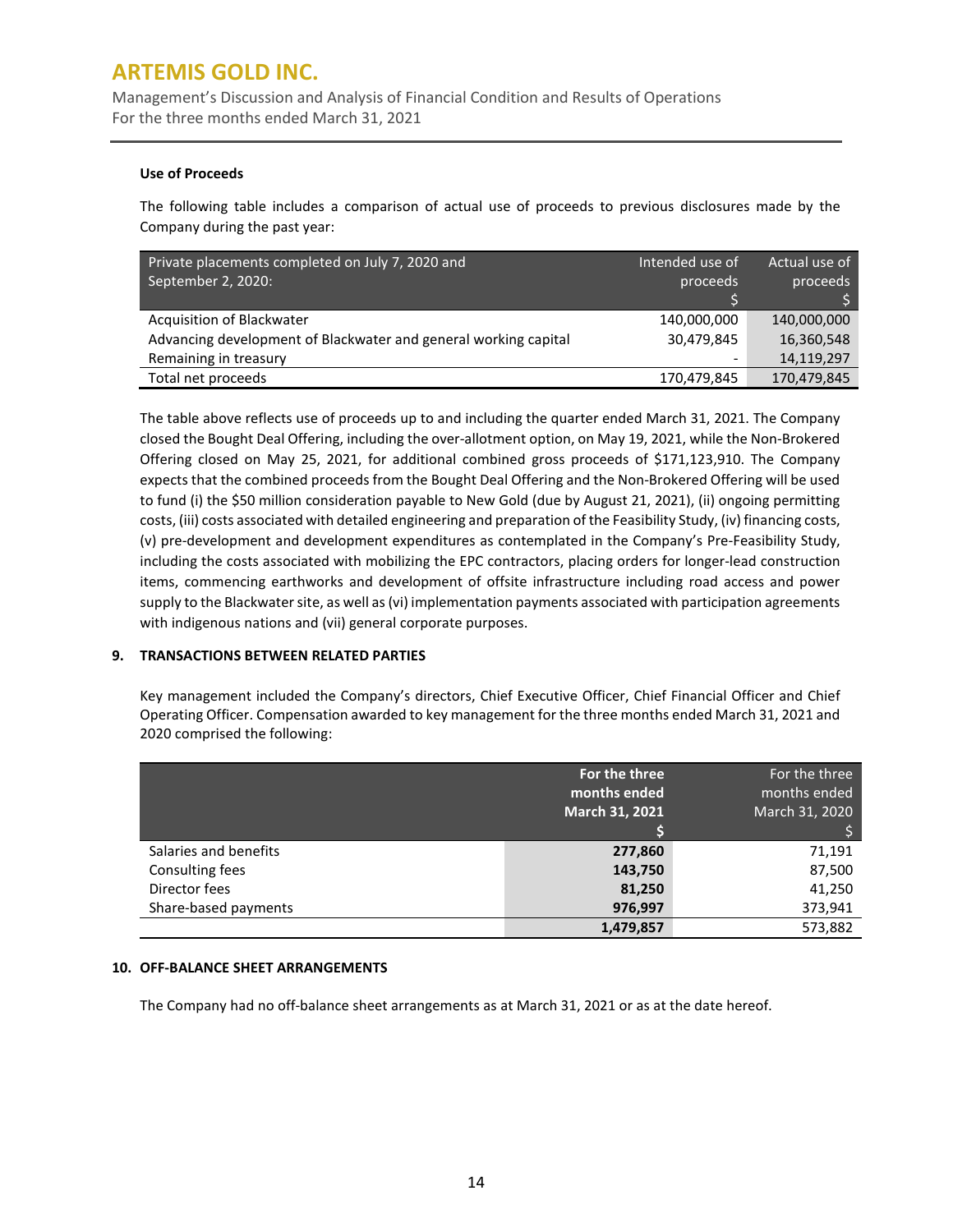Management's Discussion and Analysis of Financial Condition and Results of Operations For the three months ended March 31, 2021

### **11. SUBSEQUENT EVENTS**

Subsequent events included the following:

- a) Execution of the credit-approved mandate for the PLF in the amount of \$360 million plus up to \$25 million of capitalized interest.
- b) Closing of the Bought Deal Offering and Non-Brokered Offering for combined gross proceeds of \$171,123,910.
- c) Subsequent to quarter-end, 85,000 share purchase warrants were exercised for proceeds of \$91,800.
- d) Executing the IBA with Nazko.
- e) Granting of 75,000 stock options exercisable at a price of \$6.88 per stock option.

### **12. OUTSTANDING SHARE DATA**

The authorized capital of Artemis consists of an unlimited number of common shares. As of the date of this report, there were 152,419,702 common shares, 5,682,000 stock options and 32,578,242 warrants outstanding. Each whole warrant entitles the holder to purchase one additional common share of the Company at a price of \$1.08 per until August 27, 2024.

#### **13. CAPITAL RESOURCES**

The Company's objective in managing capital is to safeguard the Company's ability to continue as a going concern, to maintain a flexible capital structure which optimizes cost of capital at acceptable risk, and to provide reasonable returns to shareholders. The Company manages the capital structure and makes adjustments in light of changes in economic conditions, foreign exchange rates and the risk characteristics of the Company's assets. In order to maintain or adjust the capital structure, the Company may issue new shares, or sell interests in assets to improve working capital. The Company has no other externally imposed capital requirements. In order for the Company to meet its obligations and undertake its intended discretionary spending related to further development of the Blackwater Project, it may choose to fund such expenditures by obtaining financing through additional equity financing, through debt financing, through a sale of interest in its assets or a combination thereof.

#### **14. FINANCIAL INSTRUMENTS AND OTHER INSTRUMENTS**

The board of directors has overall responsibility for the establishment and oversight of the Company's risk management framework.

The Company's financial instruments consist of cash and cash equivalents, interest receivables and deposits, and the investment in VLC warrants which are designated as fair value through profit and loss. The Company's marketable securities are designated as fair value through other comprehensive income and loss. The Company's financial instruments also include accounts payable, which are measured at amortised cost.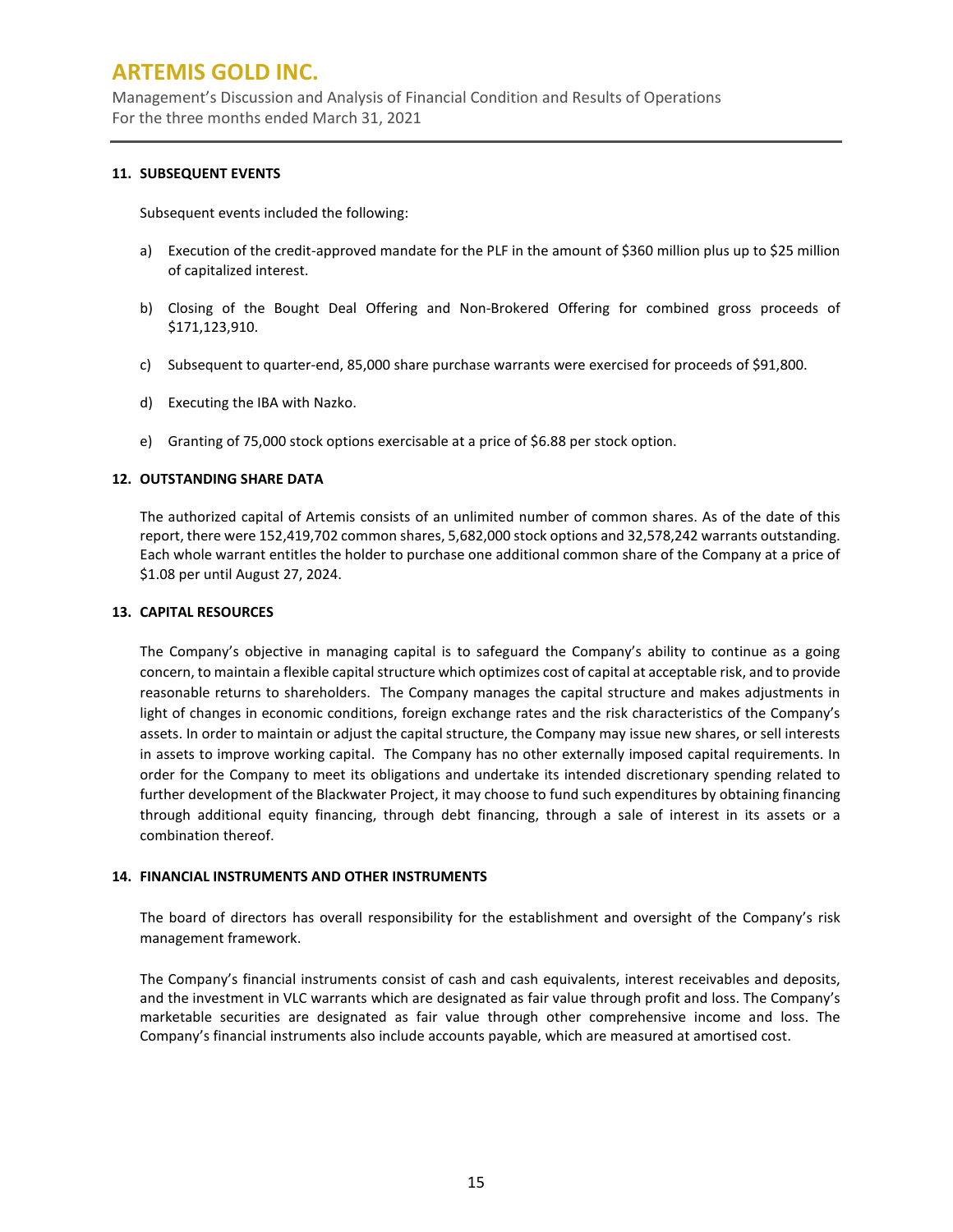Management's Discussion and Analysis of Financial Condition and Results of Operations For the three months ended March 31, 2021

#### Fair value measurements

A three-level hierarchy for fair value measurements exists based upon the significance of inputs used in making fair value measurements:

- Level 1 Unadjusted quoted prices in active markets for identical assets or liabilities.
- Level 2 Inputs other than quoted prices that are observable for the asset or liability, either directly (i.e., as prices) or indirectly (i.e., derived from prices).
- Level 3 Inputs for the asset or liability that are not based on observable market data.

As at March 31, 2021, the carrying value of the Company's cash and cash equivalents, receivables, as well as accounts payable approximate their fair values, while the Company's investments in marketable securities and warrants in VLC are carried at fair value. The carrying value of consideration payable and other variable consideration payable are considered to approximate their fair value. The fair value of the Company's equity investment in VLC is disclosed in note 4 to the Interim Financial Statements.

Fair value is based on available public market information or, when such information is not available, estimated using present value techniques and assumptions concerning the amount and timing of future cash flows and discount rates which factor in the appropriate credit risk. The fair value of the Company's investment in the VLC warrants, as well as consideration payable and other variable consideration payable, are categorized as Level 3 in the fair value hierarchy as observable market data for these instruments are not available. Marketable securities are categorized as Level 1.

### **15. CHANGES IN ACCOUNTING POLICIES**

a) Accounting standards adopted January 1, 2021

There were no new standards effective January 1, 2021 that had an impact on the consolidated Annual Financial Statements or are expected to have a material effect in the future.

b) Accounting standards and amendments issued but not yet adopted

The following standards and interpretations, which may be applicable to the Company, have been issued but are not yet effective as of March 31, 2021: Amendment to IAS 16 On May 14, 2020, the IASB amended *IAS 16 - Property, Plant and Equipment* to prohibit deducting from the cost of an item of property, plant and equipment any proceeds from selling items produced while bringing that asset to the location and condition necessary for it to be capable of operating in the manner intended by management. Instead, an entity recognizes the proceeds from selling such items, and the cost of producing those items, in profit or loss. The amendments are effective for annual periods beginning on or after January 1, 2022 with early adoption permitted. The new pronouncement does not have any impact on the Company's historical financial statements, but management will consider the impact of the new pronouncement as it advances the development activities associated with the Blackwater Project.

### **16. RISK FACTORS**

The Company's business, operations and future prospects are subject to significant risks. For details of these risks, refer to the risk factors set forth in the Company's most recently filed AIF, which can be found under the Company's corporate profile on SEDAR at [www.sedar.com.](http://www.sedar.com/) Management is not aware of any significant changes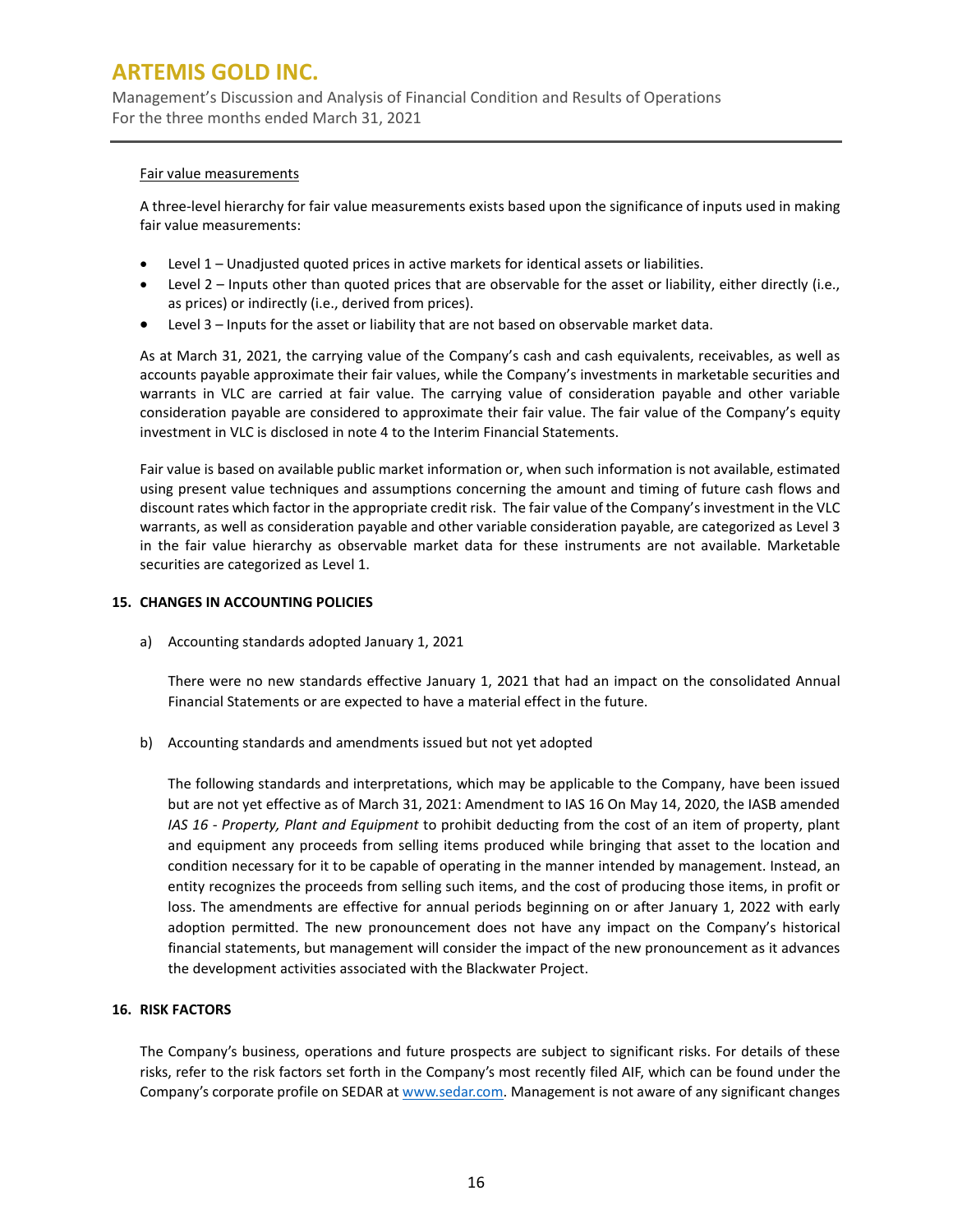Management's Discussion and Analysis of Financial Condition and Results of Operations For the three months ended March 31, 2021

to the risks identified in the Company's most recently filed AIF nor has the Company's mitigation of those risks changed significantly during the quarter ended March 31, 2021. These risks, and the risk factors disclosed below, could materially affect the Company's business, operations, prospects and share price and could cause actual events to differ materially from those described in forward-looking statements relating to the Company. Additional risks and uncertainties not presently known to the Company or that the Company currently considers immaterial may also impair the business, operations, prospects and share price of the Company. If any of the risks actually occur, the business of the Company may be harmed, and its financial condition and results of operations may suffer significantly.

The operations of the Company are speculative due to the high-risk nature of its business which is the exploration of mineral properties. For details of these risks, refer to the risk factors set forth in the Company's most recently filed AIF, which can be found under the Company's corporate profile on SEDAR a[t www.sedar.com.](http://www.sedar.com/) Management is not aware of any significant changes to the risks identified in the Company's most recently filed AIF nor has the Company's mitigation of those risks changed significantly during the quarter ended March 31, 2021. The risks refer to herein are not the only risks and uncertainties that Artemis faces. Additional risks and uncertainties not presently known to the Company or that the Company currently considers immaterial may also impair its business operations. These risk factors could materially affect the Company's future operating results and could cause actual events to differ materially from those described in forward-looking statements relating to the Company.

### **17. ADDITIONAL DISCLOSURE FOR VENTURE ISSUERS WITHOUT SIGNIFICANT REVENUE**

Additional disclosure concerning Artemis' general and administrative expenses and exploration and evaluation expenses is provided in the Company's statement of income and comprehensive income contained in its Annual Financial Statements and Interim Financial Statements, which are all available on Artemis' website and its profile on SEDAR a[t www.sedar.com.](http://www.sedar.com/)

### **18. NOTE REGARDING FORWARD-LOOKING INFORMATION**

This MD&A contains "forward-looking statements" (also referred to as "forward-looking information") within the meaning of applicable Canadian securities legislation. All statements, other than statements of historical facts, included in this MD&A that address activities, events or developments that Artemis expects or anticipates will or may occur in the future, including, without limitation, statements about the future exploration activities; sources, and proposed uses, of funds; capital and operating cost estimates, including general and administrative expenses; expectations regarding the ability to raise capital for future activities; and other such matters are forward-looking statements. When used in this MD&A, the words "estimate", "plan", "anticipate", "expect", "intend", "believe" and similar expressions are intended to identify forward-looking statements.

Forward-looking information and statements are based on the then current expectations, beliefs, assumptions, estimates and forecasts about Artemis' business and the industry and markets in which it operates. Forwardlooking information and statements are made based upon certain assumptions and other important factors that could cause the actual results, performances or achievements of Artemis to be materially different from future results, performances or achievements expressed or implied by such information or statements. Such information and statements are based on numerous assumptions including, among others, the accuracy of the economic benefits as forecasted by the Study, the expected economic impact on British Columbia stemming from construction and operating activities of the Blackwater Project, the expected value-added and jobs